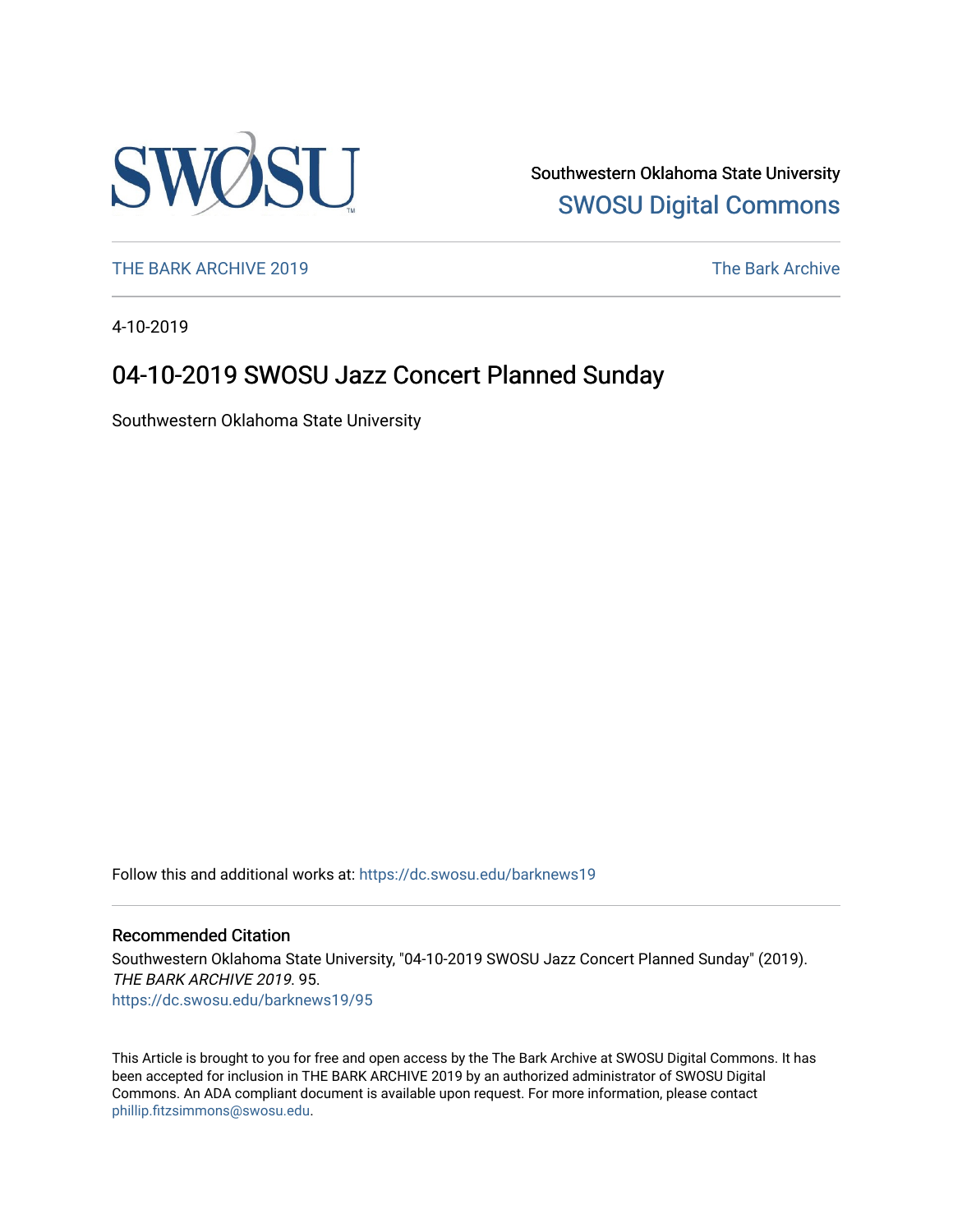

10 April, 2019

## **SWOSU Jazz Concert Planned Sunday**

The final jazz concert of the 2018-19 academic year is this Sunday, April 14, at Southwestern Oklahoma State University in Weatherford.

The concert begins at 3 p.m. in the Fine Arts Center and will feature Jazz Ensemble A and B in a wide variety of works including Duke Ellington/Billy Strayhorn's famous, *Take the A Train.* Admission is free, and the public is invited.

Two seniors will be featured as soloists—saxophonist Noah Camp of Altus and trumpeter David Toelle of Kremlin. Camp will play a newer piece called, *One for the Duke,* by Brisker while Toelle will perform an old favorite*, "I remember Clifford,"* arranged by trumpeter Mike Vax.

Dr. Richard Tirk said the concert will also feature a funk movement of a violin concerto by composer Evan Solot. Graduate student April Fu will be the soloist on the original tune.

For more information, please contact the SWOSU Music Department at 580.774.3708 or music@swosu.edu.

| Academics                | D |
|--------------------------|---|
| Administration           | D |
| Alumni and Foundation    | D |
| Community                | D |
| Events                   | D |
| <b>Faculty and Staff</b> | D |
| Miscellaneous            | D |
| Sayre                    | D |
| <b>Students</b>          | D |
|                          |   |

**Archive Links**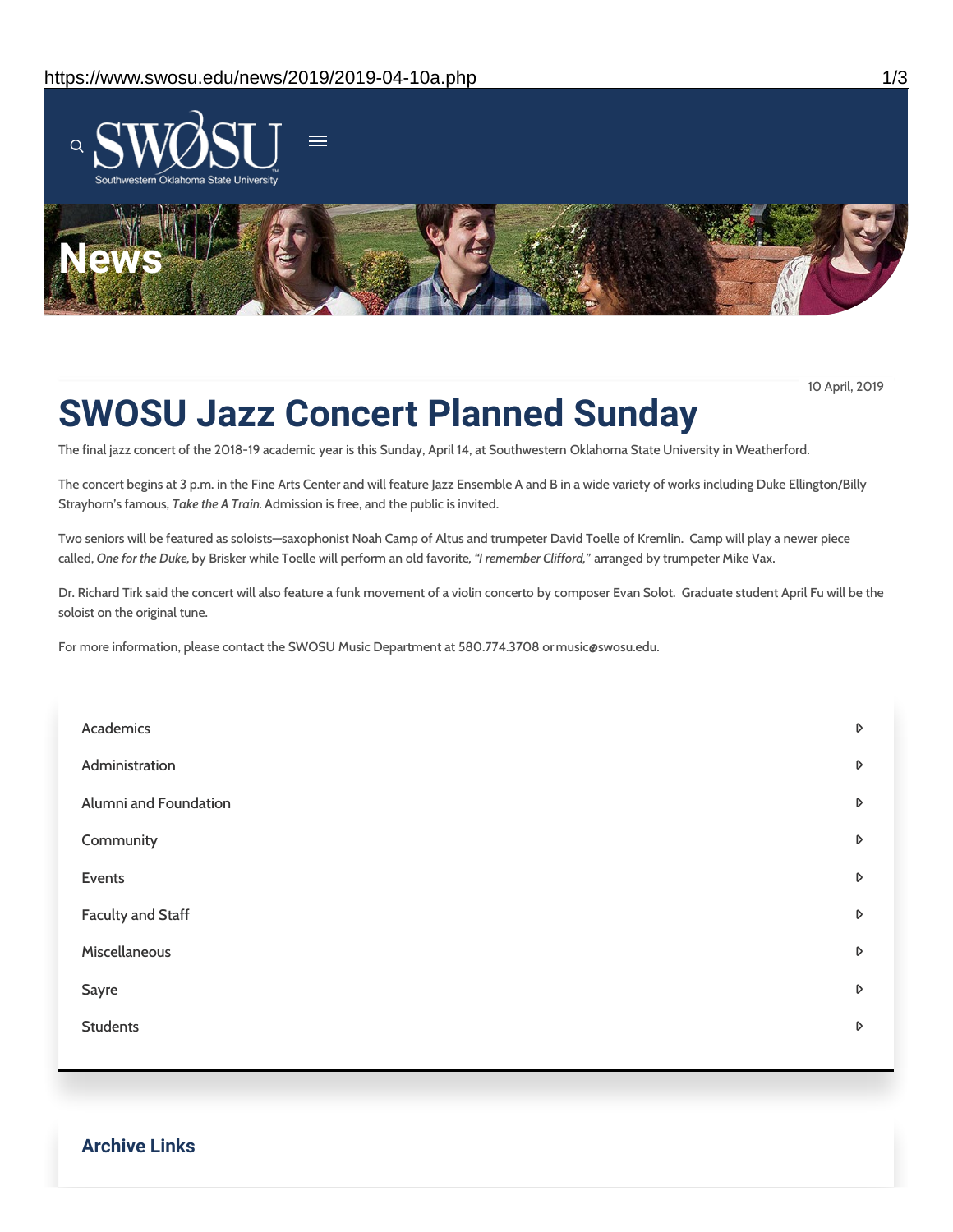| 2018    | D |
|---------|---|
| 2019    | D |
| 2020    | D |
| Archive | D |
|         |   |

# SWØSU

### Weatherford Campus

100 Campus Drive Weatherford, OK 73096

### Sayre Campus

409 E Mississippi Ave Sayre, OK 73662

fyom

Connect to Us

Contact [Information](https://www.swosu.edu/about/contact.php)

[University/Facility](https://www.swosu.edu/about/operating-hours.php) Hours

[Campus](https://map.concept3d.com/?id=768#!ct/10964,10214,10213,10212,10205,10204,10203,10202,10136,10129,10128,0,31226,10130,10201,10641,0) Map

Give to [SWOSU](https://standingfirmly.com/donate)

Shop [SWOSU](https://shopswosu.merchorders.com/)